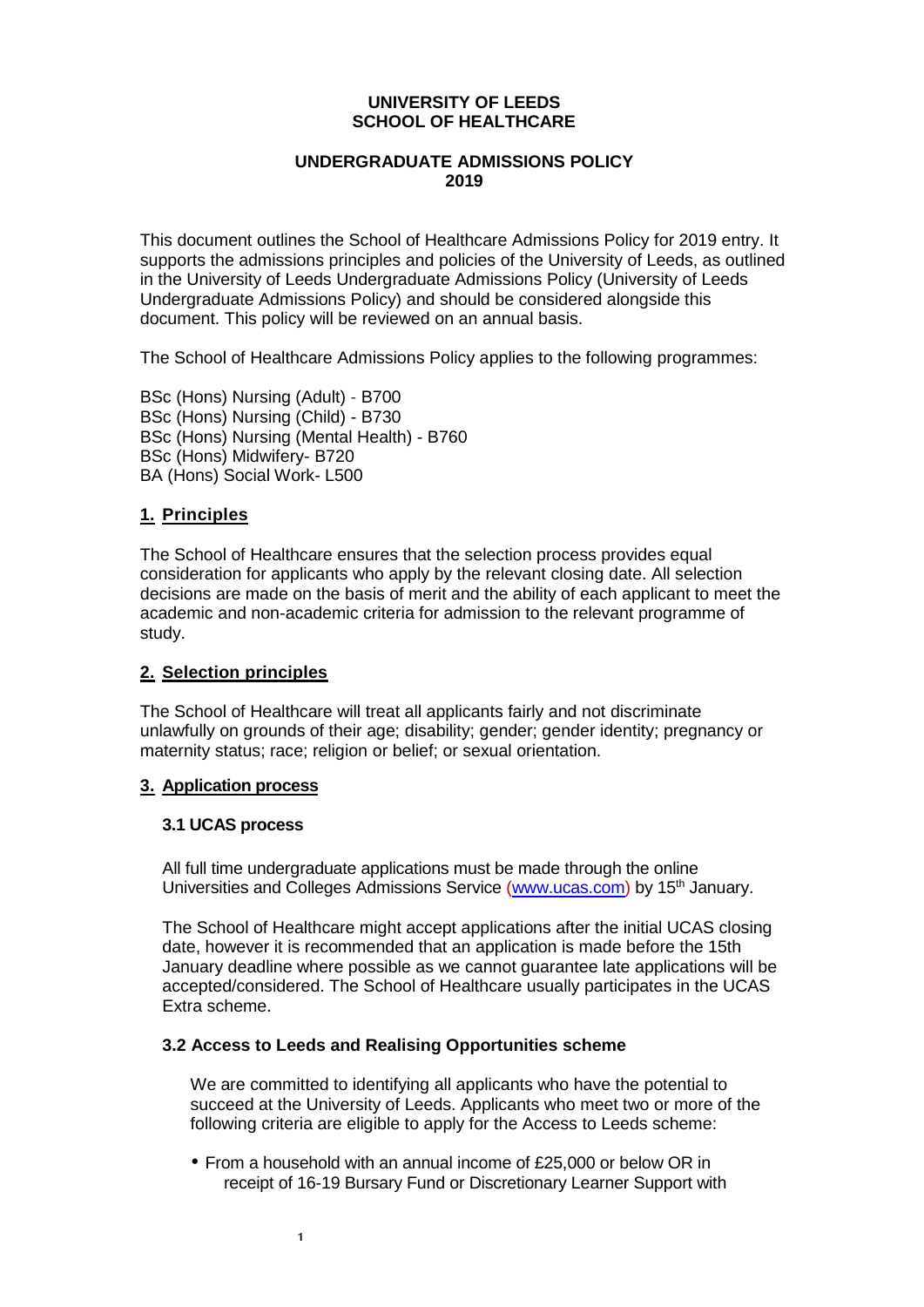income threshold of £25,000, OR in receipt of free school meals during their GCSE studies

- In the first generation of their immediate family to apply to higher education
- Attends, or has attended, a school which achieved less than the national average Attainment 8 score at GCSE
- Only option is to attend a local university
- Studies disrupted by circumstances in their personal, social or domestic lives
- Live in a geographical area with low levels of progression onto higher education (see our online postcode checker).
- Living or grew up in public care

Access to Leeds applicants receive special consideration from admissions tutors and those who receive an offer are given an alternative offer alongside their standard offer.

The alternative offer will be conditional upon successfully completing the Access to Leeds module and making the University of Leeds their **firm choice** as well as:

• a reduction of two A Level grades (across two of three A levels, if taken). OR an equivalent reduction where alternative qualifications are offered.

(Any specific subjects required for a course will still be included in any offer made and may not receive a reduction)

Eg: Midwifery (ABB) is BBC, with a B in Biology.

Access to Leeds students are eligible for an Access to Leeds offer if they meet the University's GCSE matriculation standard and, for courses which require particular subject skills, have gained at least a GCSE grade C/4 (or equivalent) in the requested subject area, although many applicants to highly selective courses present with higher than the minimum GCSE requirements. Please see the Access to Leeds webpage for more information.

Applicants already participating in the Realising Opportunities scheme receive the same additional consideration and alternative offer as Access to Leeds applicants.

Applicants who do not meet the standard entry criteria for an offer but are Access to Leeds eligible will be considered for an offer that is "Access to Leeds only" and require successful completion of the Access to Leeds module in order to have their place confirmed. Such applicants must meet the University's GCSE matriculation standard and, for courses which require particular subject skills, have gained at least GCSE grade C/4 (or equivalent) in the requested subject area.

The Access to Leeds scheme is not appropriate for applicants who already hold a Higher Education qualification or those taking an Access to Higher Education or foundation qualification.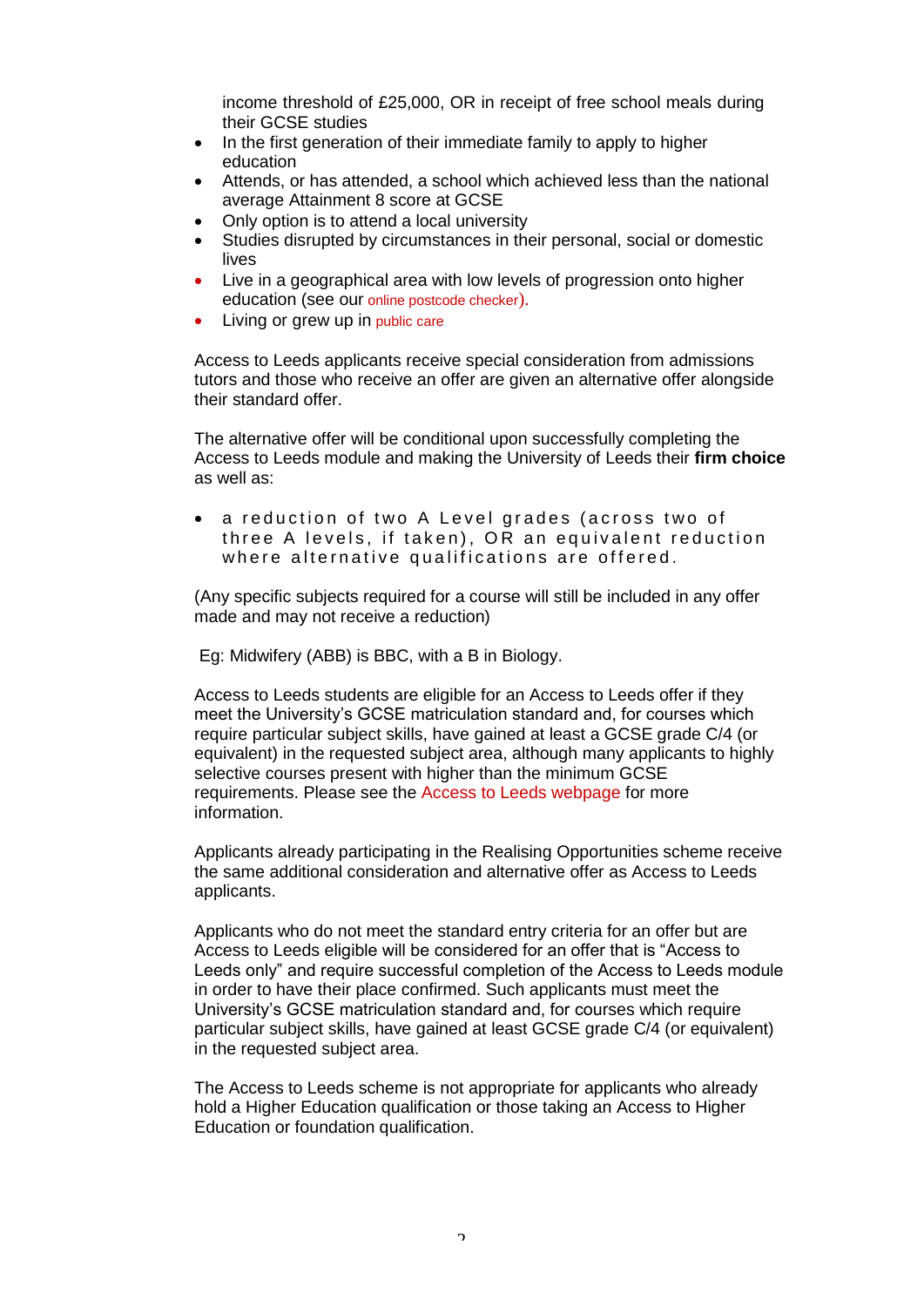Other acceptable equivalents are highlighted below:

|                 | <b>Adult Nursing</b>                                                                      |  | <b>Child Nursing</b>                                                                       |                      | <b>Mental Health</b><br>Nursing                                                      |                    |
|-----------------|-------------------------------------------------------------------------------------------|--|--------------------------------------------------------------------------------------------|----------------------|--------------------------------------------------------------------------------------|--------------------|
| <b>A Levels</b> | <b>BBB</b> preferably<br>including a science<br>subject                                   |  | <b>BBB</b> including a<br>science subject                                                  |                      | <b>BBB</b> preferably<br>including a science<br>subject                              |                    |
|                 | We consider a science subject to be either Biology, Human Biology,<br>Chemistry, Physics, |  |                                                                                            |                      |                                                                                      | <b>Maths</b><br>or |
|                 | <b>Distinction</b><br><b>Distinction</b><br><b>Distinction</b><br><b>DDD)</b> in          |  | <b>Distinctio</b><br>n/<br>n/<br><b>Distinctio</b><br>$n$ (DDD) in<br>Health and<br>Social | Social<br>such<br>as | Distinctio Fsychology Distinction<br> Distinction <br><b>Distinction</b><br>(DDD) in | Sciences,          |

| <b>CACHE</b>                             | <b>Grade A Pass in</b>                                                                                                                                                                           | <b>Grade A Pass in</b>                                                                                                                                                                             | Grade A Pass in                                                                                                                                                                                  |  |
|------------------------------------------|--------------------------------------------------------------------------------------------------------------------------------------------------------------------------------------------------|----------------------------------------------------------------------------------------------------------------------------------------------------------------------------------------------------|--------------------------------------------------------------------------------------------------------------------------------------------------------------------------------------------------|--|
|                                          | <b>NCFE CACHE Level</b>                                                                                                                                                                          | <b>NCFE CACHE Level</b>                                                                                                                                                                            | <b>NCFE CACHE Level</b>                                                                                                                                                                          |  |
|                                          | 3 Extended Diploma                                                                                                                                                                               | 3 Extended Diploma                                                                                                                                                                                 | 3 Extended Diploma                                                                                                                                                                               |  |
|                                          | in Health and Social                                                                                                                                                                             | in Health and Social                                                                                                                                                                               | in Health and Social                                                                                                                                                                             |  |
|                                          | Care.                                                                                                                                                                                            | Care.                                                                                                                                                                                              | Care.                                                                                                                                                                                            |  |
| <b>Diploma</b>                           | Specific module                                                                                                                                                                                  | Specific module                                                                                                                                                                                    | Specific module                                                                                                                                                                                  |  |
|                                          | requirements. More                                                                                                                                                                               | requirements. More                                                                                                                                                                                 | requirements. More                                                                                                                                                                               |  |
|                                          | details can be found                                                                                                                                                                             | details can be found                                                                                                                                                                               | details can be found                                                                                                                                                                             |  |
|                                          | here.                                                                                                                                                                                            | here.                                                                                                                                                                                              | here.                                                                                                                                                                                            |  |
| <b>Access to</b><br>HE<br><b>Diploma</b> | 45 credits at Level 3.<br>30 credits must be at<br>distinction and<br>include 12 credits<br>from biology or<br>health-related<br>subjects. Remaining<br>15 credits must be at<br>merit or above. | 45 credits at Level 3.<br>30 credits must be at<br>distinction and<br>include 15 credits<br>from science<br>subjects. Remaining<br>15 credits must be at<br>merit or above.<br>Applicants strongly | 45 credits at Level 3.<br>30 credits must be at<br>distinction and<br>include 12 credits<br>from biology or<br>health-related<br>subjects. Remaining<br>15 credits must be at<br>merit or above. |  |
|                                          | Applicants strongly                                                                                                                                                                              | advised to contact                                                                                                                                                                                 | Applicants strongly                                                                                                                                                                              |  |
|                                          | advised to contact the                                                                                                                                                                           | the School to                                                                                                                                                                                      | advised to contact the                                                                                                                                                                           |  |
|                                          | School to discuss                                                                                                                                                                                | discuss suitability of                                                                                                                                                                             | School to discuss                                                                                                                                                                                |  |
|                                          | suitability of chosen                                                                                                                                                                            | chosen Access                                                                                                                                                                                      | suitability of chosen                                                                                                                                                                            |  |
|                                          | Access course.                                                                                                                                                                                   | course.                                                                                                                                                                                            | Access course.                                                                                                                                                                                   |  |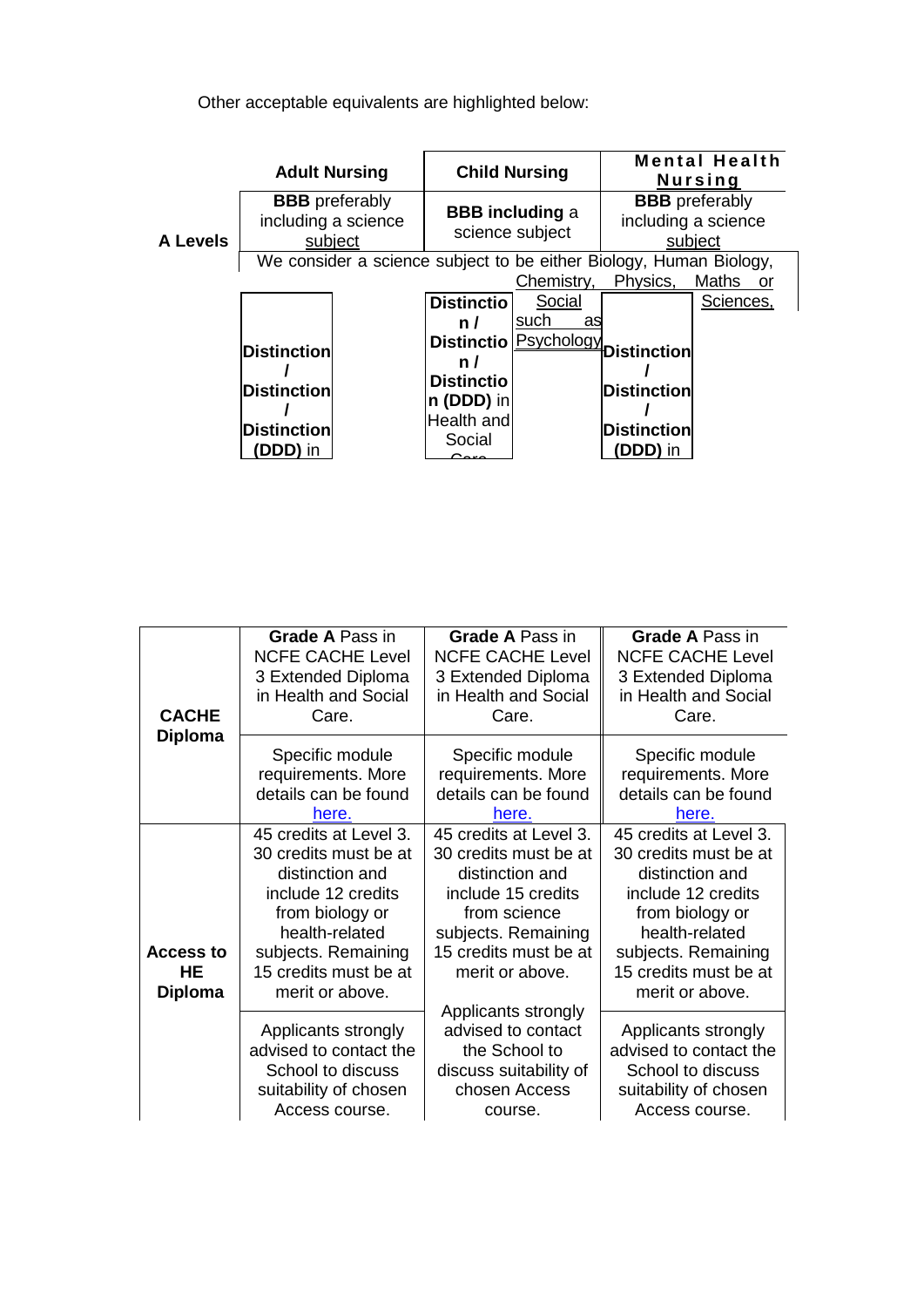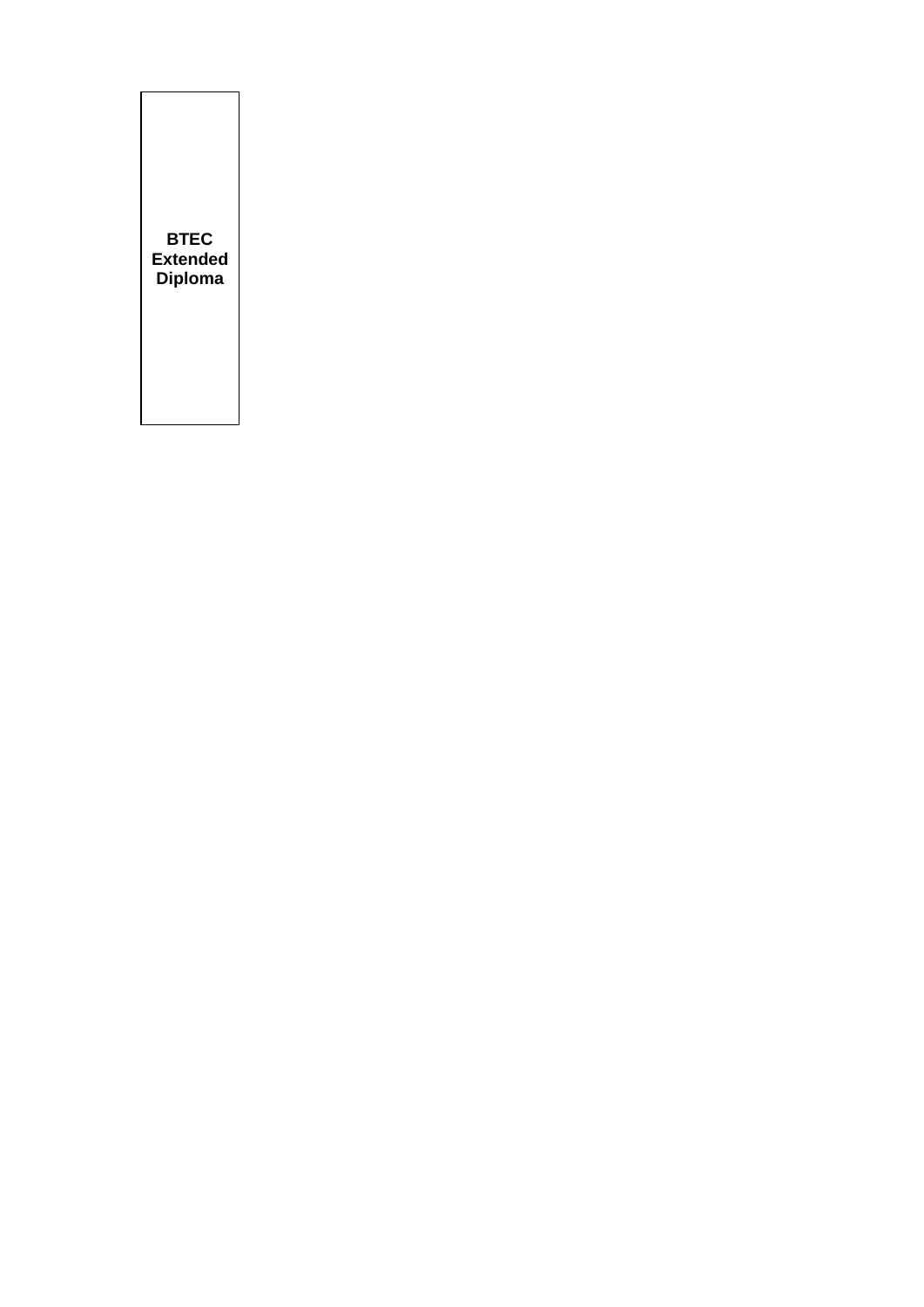# **3.3 Deferred applications/ Gap-Year**

The School of Healthcare will accept applications for deferred entry. We welcome applications from applicants who are intending to undertake a Gap Year. We encourage such applicants to make use of the personal statement section of the UCAS application form to explain their reasons for taking a Gap Year.

Applicants who wish to defer following the submission of their application may be required to do so prior to the confirmation of a place. Please check the relevant faculty/school policy for details. For offer holders whose first language is not English, English language qualifications must also be valid at your revised start date.

Applicants may normally apply for deferred entry for one academic year only. If an applicant wishes to defer again, they must reapply and contact the Academic School.

## **3.4 Re-sits/ Re-applications**

The School of Healthcare will accept applications from applicants who have resubmitted applications and/or re-sat examinations.

Applicants who wish to reapply should contact the School of Healthcare prior to making an application. Any decision on the eligibility of applicants who have previously held an offer of a place but failed to achieve the academic conditions at first attempt is an academic judgement. Such candidates should be aware that no guarantee can be given that another offer will be made, and that the conditions of any future offer may differ to those of the original.

## **3.5 Early Examinations**

The School of Healthcare recognises that some applicants may have studied a more flexible curriculum, where they have been able to progress through their educational development at an appropriate rate according to their ability, this may be as early GCSEs or A-levels (or equivalent) across three years.

Typically we would expect applicants to have completed three A-levels (or equivalent) in one sitting. If this has not been the case, then we advise the school provides further information as to reasons for this within the academic reference section of the UCAS form.

## **3.6 AS Levels**

We recognise that some A-level students will no longer sit AS levels. This group will not be disadvantaged in the decision making process at Leeds.

## **3.7 Internal transfers**

The School of Healthcare will accept applications from applicants who wish to transfer internally from other programmes at the University of Leeds, to level one of our programmes. Applicants are expected to meet the standard academic entry requirements and each will be reviewed on an individual basis with consideration of the following:

. Clinical placements are available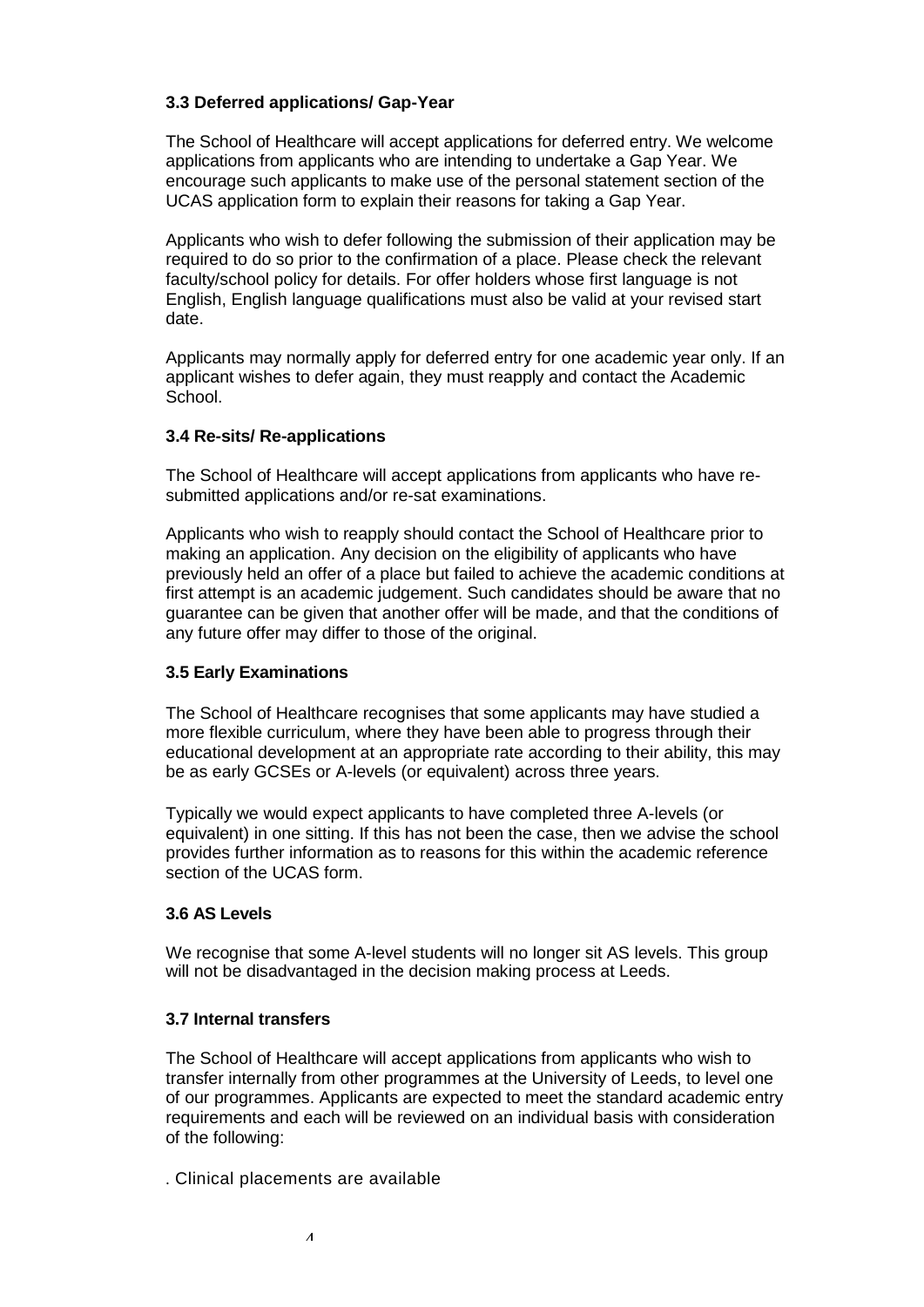- Relevant entry requirements have been obtained for entry onto the programme they wish to transfer to
- A personal statement to support entry onto the programme they wish to transfer to
- Confirmation of details of modules and student performance from the current programme they wish to transfer from
- All transfer enquiries should be made to the Admissions Tutor for the programme you wish to transfer to in the first instance.

### **3.8 External transfers**

The School of Healthcare will accept applications from applicants who wish to transfer onto one of our courses from other institutions, providing places are available and at level one of our programmes. The same criteria as 3.7 (above) apply with each being reviewed on an individual basis. Applicants are expected to meet the standard academic entry requirements for the programme applied for ([https://courses.leeds.ac.uk/](https://courses.leeds.ac.uk/))*)*

### **3.9 Advanced Entry**

The School of Healthcare will accept applications from applicants who are seeking entry to the second year. All applications must be made through UCAS by the  $15<sup>th</sup>$ January [\(www.ucas.com\)](http://www.ucas.com/). Applicants are expected to meet the standard academic entry requirements and each will be reviewed on an individual basis with consideration of the following:

- Clinical placements are available
- Learning outcomes of year 1 of the relevant programme against which advanced standing is sought have been met
- Confirmation of details of modules and student performance from the current programme they wish to transfer from
- A minimum of 60% average achieved in the first year of study.

Judgements on equivalence are made by the Admissions Tutor. Entry onto Level 3 of the School of Healthcare is not permitted.

Further details of the University's policy can be found on our webpage.

## **3.10 Former students of the University**

The University of Leeds welcomes applications from candidates who have previously studied at this institution. Where appropriate, such candidates may be able to apply for Advanced Entry (see 3.9 above).

Candidates who have been withdrawn from their earlier studies due to academic failure may apply for re-entry to the University, but not to the same or a closely related programme of study, i.e. where over half of the compulsory modules are identical. Candidates who previously left the University due to non-academic reasons e.g. ill health, financial reasons, will not be subject to this condition.

Applications from candidates who have been permanently excluded (expelled) from the University for disciplinary reasons, those who have been excluded under the Referred Student Procedure or for reasons of misconduct or fitness to train in a professionally-regulated discipline will be rejected.

Applicants should contact the school for further information.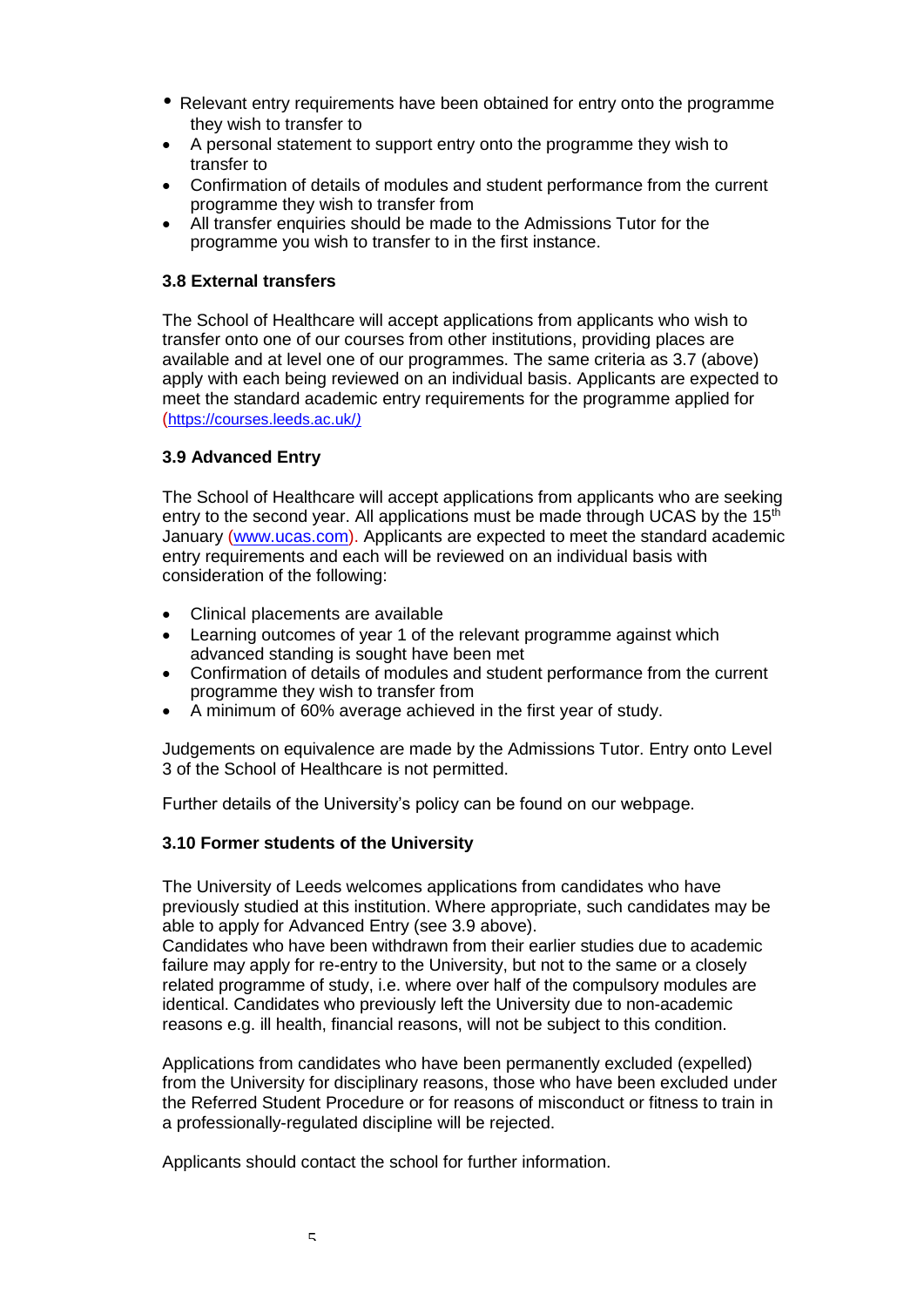# **3.11 Joint Honours applications**

The University of Leeds offers the most varied selection of two-subject degrees in the country. The School of Healthcare does not currently offer any, but for the current range of Joint Honours programmes offered by the University of Leeds please refer to our Coursefinder webpage

## **3.12 Extended degree programmes**

Where applicants do not have the formal qualifications for immediate entry to a degree course, progression may be possible through one of the University's extended degree programmes with foundation year. Please see Appendix A of the University of Leeds undergraduate admissions policy, or the Lifelong Learning Centre website for details <http://www.llc.leeds.ac.uk/course-directory.>

# **3.13 International/ Overseas students**

The School of Healthcare welcomes International/Overseas students.

In applying to the School of Healthcare for the BSc Adult, Child or Mental Health Nursing programme, BSc Midwifery programme or BA Social Work programme applicants need to be fully conversant of the implications of Student, Graduate Nurse or Midwife or Social worker with UK registration, with the Nursing and Midwifery Council (NMC) https://www.nmc.org.uk/ and as a social worker with the Health and Care Professions Council (HCPC http://www.hcpc-uk.co.uk/ ) within the United Kingdom.

# BSc Adult, Child, Mental Health Nursing and Midwifery

In the UK there are four fields of Nursing, three of which are provided by the School of Healthcare (Adult, Child and Mental Health Nursing). The School does not offer a Nursing programme for Learning Disability. All the fields currently require a separate degree pathway. Graduating with a degree in one field only allows registration with the Nursing and Midwifery Council (NMC) https://www.nmc.org.uk/ in that field and practice within that field. For example, an Adult Nursing Degree with registration does **not** enable the degree holder to work as a Children's Nurse, Mental Health Nurse or Midwife for example. Midwifery is also a separate degree course.

The programmes are therefore specific to one field, which may be different to Nursing or Midwifery courses in the home country. Applicants should consider such implications before applying to the School of Healthcare and check the in-country Nursing and Midwifery Board, Nursing/Midwifery Regulatory Body or Nursing/Midwifery Licensing body to determine if this qualification is acceptable should a return to the home country become necessary. Further clarification is required to ascertain if licensing or regulatory bodies require further preparation for practice in the home country after gaining a UK Nursing or Midwifery degree. Not all countries have the same requirements so transferability cannot be assumed.

The BSc Nursing (Adult, Child and Mental Health) and Midwifery degree programmes are three years in length and upon completion and sign off by the School of Healthcare, entitlement to register with the NMC (UK Nursing and Midwifery Council) is permissible. This registration enables the holder to practice in the United Kingdom. It also allows the holder to register and practice within the European Union at present. However, the UK is currently opting out of membership of the EU, and when this has been finalised this could change.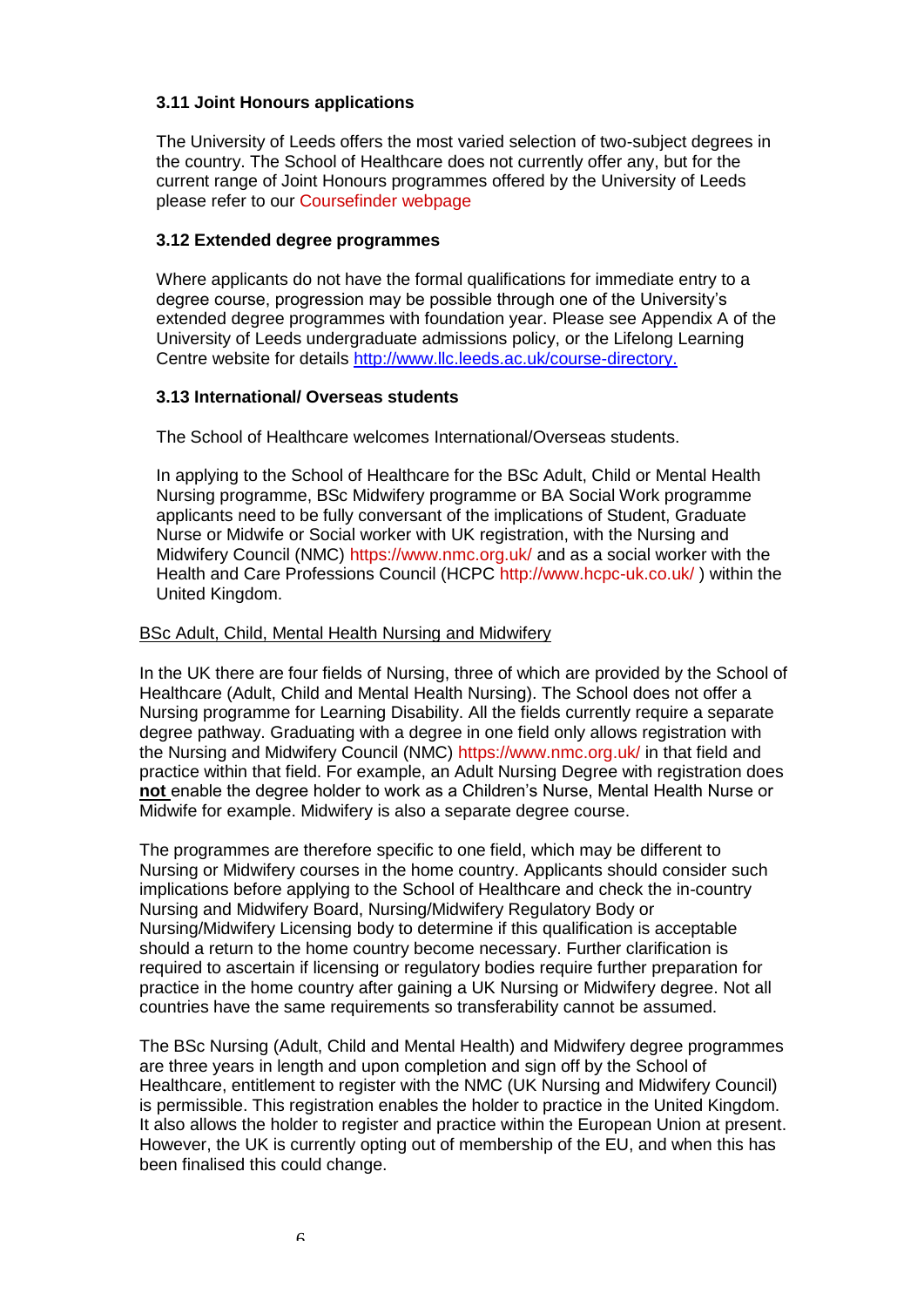## BA Social Work

The Social Work programme is three years in length. Upon graduation, registration can be applied for with the UK Health and Care Professions Council. This enables registrants to use the title of Social Worker and to practice in England and Wales. Applicants not intending to work in England and Wales should contact the Registration board in the relevant country and check the requirements. Not all countries have the same requirements so transferability cannot be assumed.

### Educational Requirements:

All applicants require a minimum level of English in order to meet our matriculation standards. Applicants for whom English is not their first language may require an additional English language qualification to gain entry to the University of Leeds and will be made an offer which is conditional on successful completion of one of the approved tests, or one of the University of Leeds pre-sessional English language courses. A list of applicants who are not required to undertake further English language tests can be found on our Language centre website [http://www.leeds.ac.uk/arts/info/125008/english\\_language](http://www.leeds.ac.uk/arts/info/125008/english_language)

Teaching, assessment and student support will take place in English, unless otherwise stated. Schools must be confident that candidates have the proficiency in English language necessary to succeed on the chosen programme of study and that they meet the UKVI minimum requirements to obtain a Tier 4 visa. All applications from international students are considered in line with our standard entrance requirements, (typically expressed as GCE A-level qualifications) and we would expect predicted grades to be of an equivalent level. Proof of English Language proficiency will be required and minimum levels and approved tests for the School of Healthcare are detailed below:

#### **Commonly Accepted Qualifications**

- IELTS 7.0 with no less than 6.5 scored in any of the four components **OR**
- TOEFL 600/ 250/ 100 for paper-based/computer-based/internet-based respectively. o For the internet based score, scores should be no less than 22, 22, 23 and 24 in listening, reading, writing and speaking respectively.

Certain qualifications, e.g. IELTS, have a 2 year validity period and must be valid at the commencement of studies.

Overseas applicants and applicants from non-EU countries should note that student visa regulations will not normally allow study on a part-time basis. Further information for prospective international applicants can be found on our website at <http://www.leeds.ac.uk/international/>

#### Admissions Process

All applicants for Nursing, Midwifery and Social Work programmes must meet entry requirements, are required to be interviewed and undertake a short entry test. Interviews may be conducted via SKYPE and will be arranged with the applicant for a specific date and time. For nursing and midwifery the test is a numeracy test. For Social Work, the current test is a written exercise. Tests for Nursing and Midwifery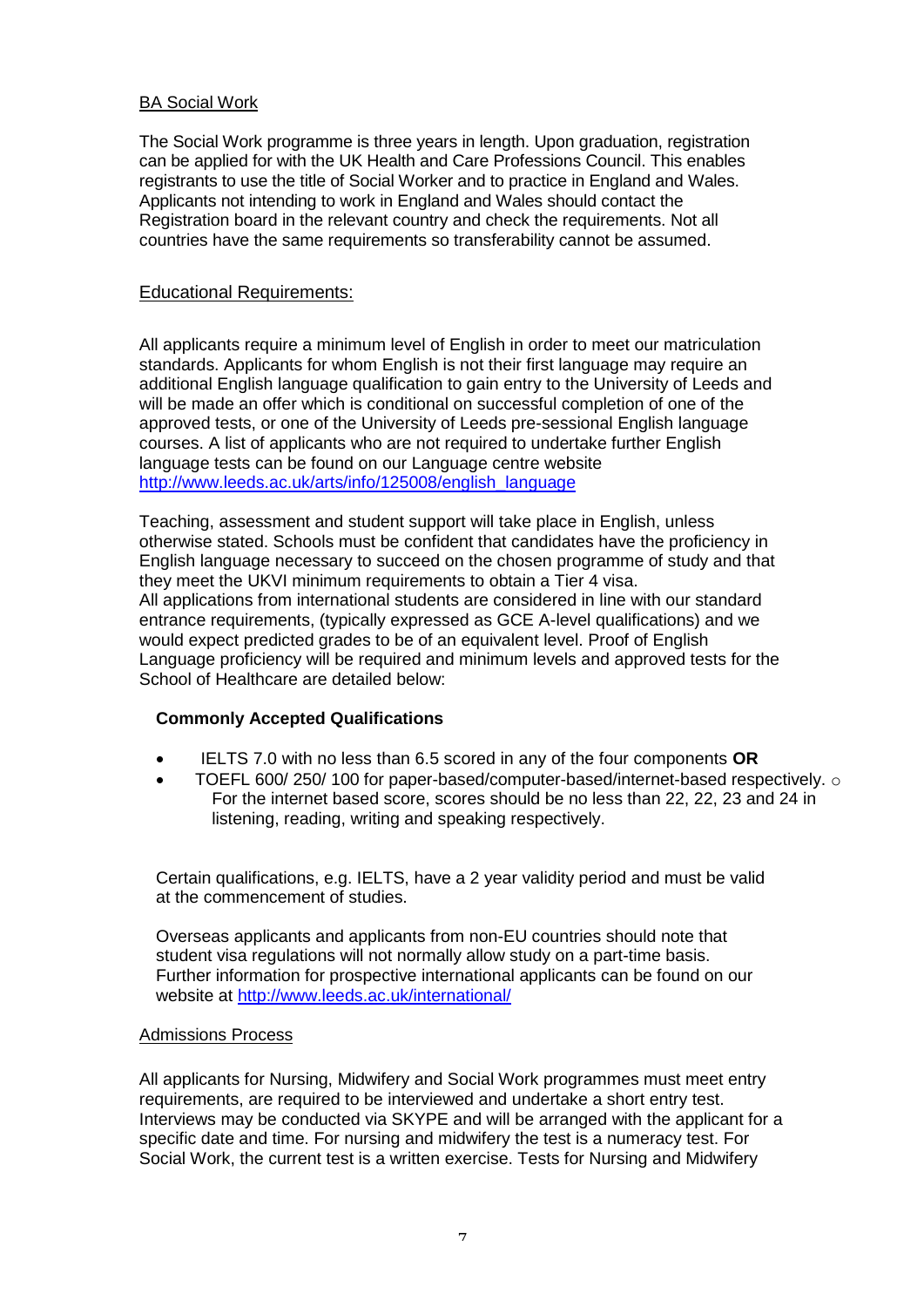will be taken remotely, but under observation, immediately following the interview. Tests for Social Work will be under advisement.

The numeracy test for Nursing and Midwifery is set around the European metric system of measurement and calculation. Information pertaining to the International English Language Testing System qualification "IELTS" is available at: [http://www.leeds.ac.uk/arts/info/125008/english\\_language.](http://www.leeds.ac.uk/arts/info/125008/english_language.)

### Fees and Additional Costs

All applicants need to ensure cognisance of the financial implications before applying to the School of Healthcare and that there may be a requirement to provide a financial guarantee of funding for three years. The status of a student as being a home or overseas student is based upon residential status and not nationality. Where a prospective student is an overseas citizen living within the UK they should contact the Admissions Team at the School of Healthcare,

[\(https://medhealth.leeds.ac.uk/info/1100/school\\_of\\_healthcare/959/contact\\_us\)](https://medhealth.leeds.ac.uk/info/1100/school_of_healthcare/959/contact_us)) regardless of their residential status, to verify their fees status.

The current tuition and combined placement fees for Undergraduate international students are £23,250.00 in 2018/19 and are subject to annual revision. The course length is 3 years. Students will have to pay for Occupational Health clearance and immunisations (cost will vary dependent on individual needs of student and course requirements as well as any additional Occupational Health appointments and treatment needed during the programme). Other additional costs associated with the programme, which require consideration include visas and travel to and from placement. Applicants for all Undergraduate programmes at the School of Healthcare require a Criminal Record check, which will be undertaken as part of the visa application.

## **3.14 Mature applicants**

Mature students, those who will be over 21 at the point of entry, wishing to study on a full-time basis should apply using standard UCAS procedure (See section 3.1). Applicants are assessed on the basis of their UCAS form, as detailed in section 4. An interview and/or piece of assessed written work/ numeracy test may also be offered as part of the entry process.

Support is available through the Lifelong Learning Centre (LLC) and includes preentry advice, guidance and preparatory programmes for adults, developing academic skills before entry and information on a range of issues relevant to such applicants. For further details, contact: [lifelonglearning@leeds.ac.uk,](mailto:lifelonglearning@leeds.ac.uk) phone 0113 343 3212 or see [www.llc.leeds.ac.uk.](http://www.llc.leeds.ac.uk/)

#### **3.15 Part time applicants**

At the present time, the School of Healthcare does not offer part time pathways for the Undergraduate programmes offered.

## **3.16 Age and Safeguarding**

The University recognises someone's young age (if under 18) or safeguarding position may need to be taken into account. For full details of the University policy please see [http://www.leeds.ac.uk/secretariat/documents/safeguarding\\_policy.pdf](http://www.leeds.ac.uk/secretariat/documents/safeguarding_policy.pdf)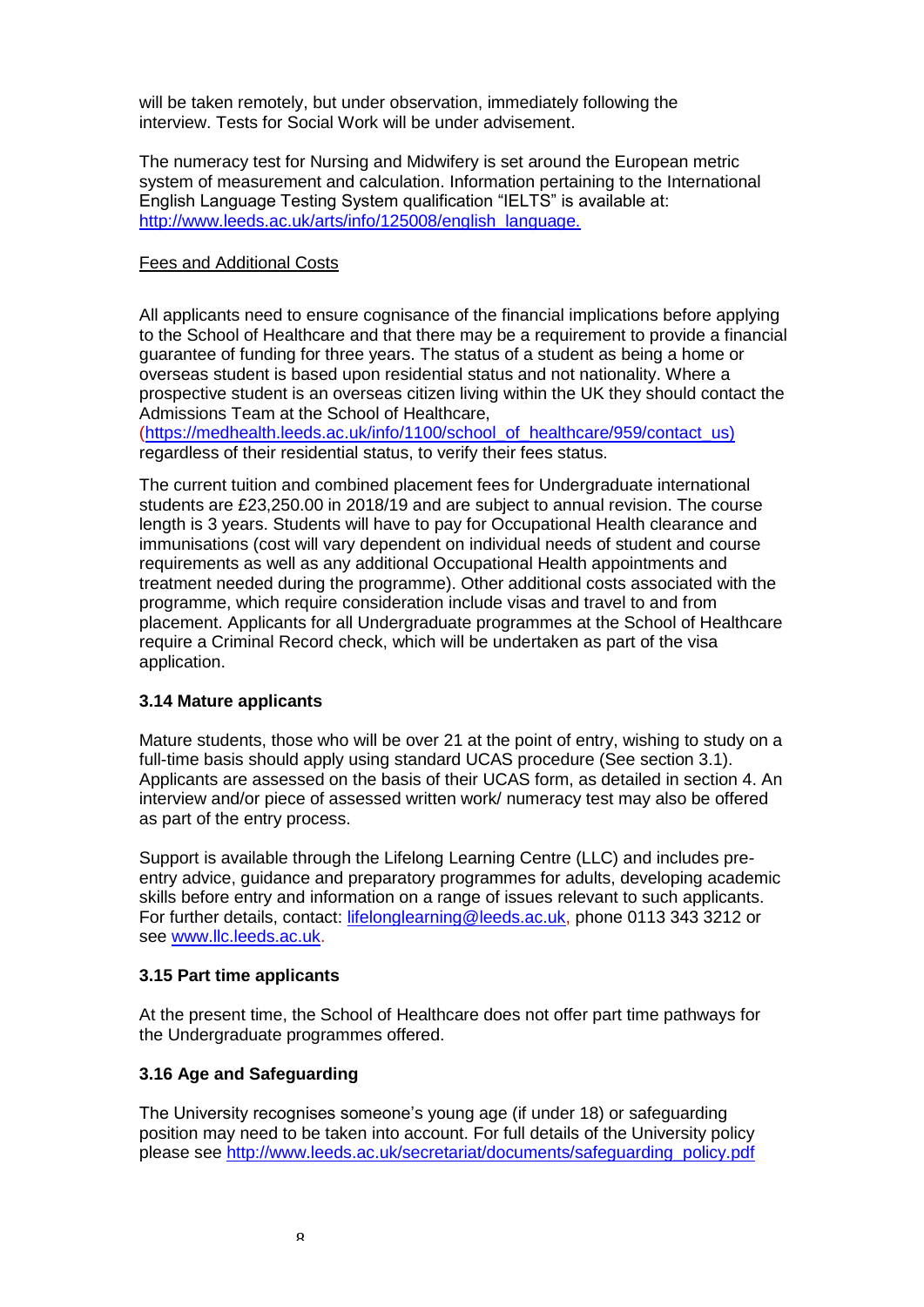All of our Undergraduate programmes require that you be over 18 at the commencement of the programme.

# **3.17 Disabled applicants**

The School of Healthcare welcomes applications from disabled people<sup>1</sup>. The University will make appropriate adjustments, with the aim of ensuring that disabled applicants have full and equal access to our admissions procedures and courses. Information about disability is not used when considering your academic eligibility for your chosen programme of study. It is reviewed in order to identify your potential study-related support requirements, and your eligibility for disability-related support funding, so that the University can ensure you are supported effectively on your course.

Applicants are invited to indicate their disability status on their application form and we strongly encourage applicants to declare any disability. The University will always aim to make appropriate adjustments for disabled applicants. However, applicants who choose not to declare their disability should be aware that it may be more difficult, or in rare cases impossible, to make the appropriate adjustments. Disabled applicants are also advised to contact the University's Disability Services team (part of the University's Student Education Service) once an application has been submitted through UCAS, to discuss any support requirements they may have in relation to the programme for which they have applied. Disability Services can be contacted at [disability@leeds.ac.uk.](mailto:disability@leeds.ac.uk)

If any applicant feels that their disability has meant that they have faced exceptional circumstances which should be taken into account by the University when considering their application, they should refer to section 4.11 of the University's Undergraduate admissions policy [\(http://www.leeds.ac.uk/admissionspolicy\)](http://www.leeds.ac.uk/admissionspolicy))

The admissions process is covered by the University's Policy on Equality and Inclusion which is available from the University's Equality Policy Unit at [www.equality.leeds.ac.uk.](http://www.equality.leeds.ac.uk/)

## **3.18 Applicants with a health-related issue or other mitigating circumstances**

The University of Leeds Undergraduate Admissions Policy details our policy concerning applicants with a health related issue or additional support needs. The School sees health-related issues $2$  as being distinct from disability-related issues, although, of course, in some cases, a disabled applicant may also have a healthrelated issue.

If a candidate feels that any disability, prior ill-health –or personal circumstances other than ill-health (for example, bereavement or other difficult home or family circumstances) –may have affected their **previous** education, or may have affected the grades they received in past examinations, then they are welcome to contact the School to discuss this further. All formal requests for mitigating circumstances to be

 $\frac{1}{11}$ The University is committed to the social model of disability and in line with the definition under the Equality Act 2010 defines a disabled person as someone with a physical or mental impairment which is long-term (lasting 12 months or more) and which has a substantial impact on that person's ability to carry out normal day-to-day activities. The definition of disability includes long-term medical conditions such as cancer, HIV/AIDS and MS (in each case from the point of diagnosis) and may include epilepsy, diabetes, Chronic Fatigue Syndrome/ME amongst others.

<sup>&</sup>lt;sup>2</sup> Which are not classed as a "disability".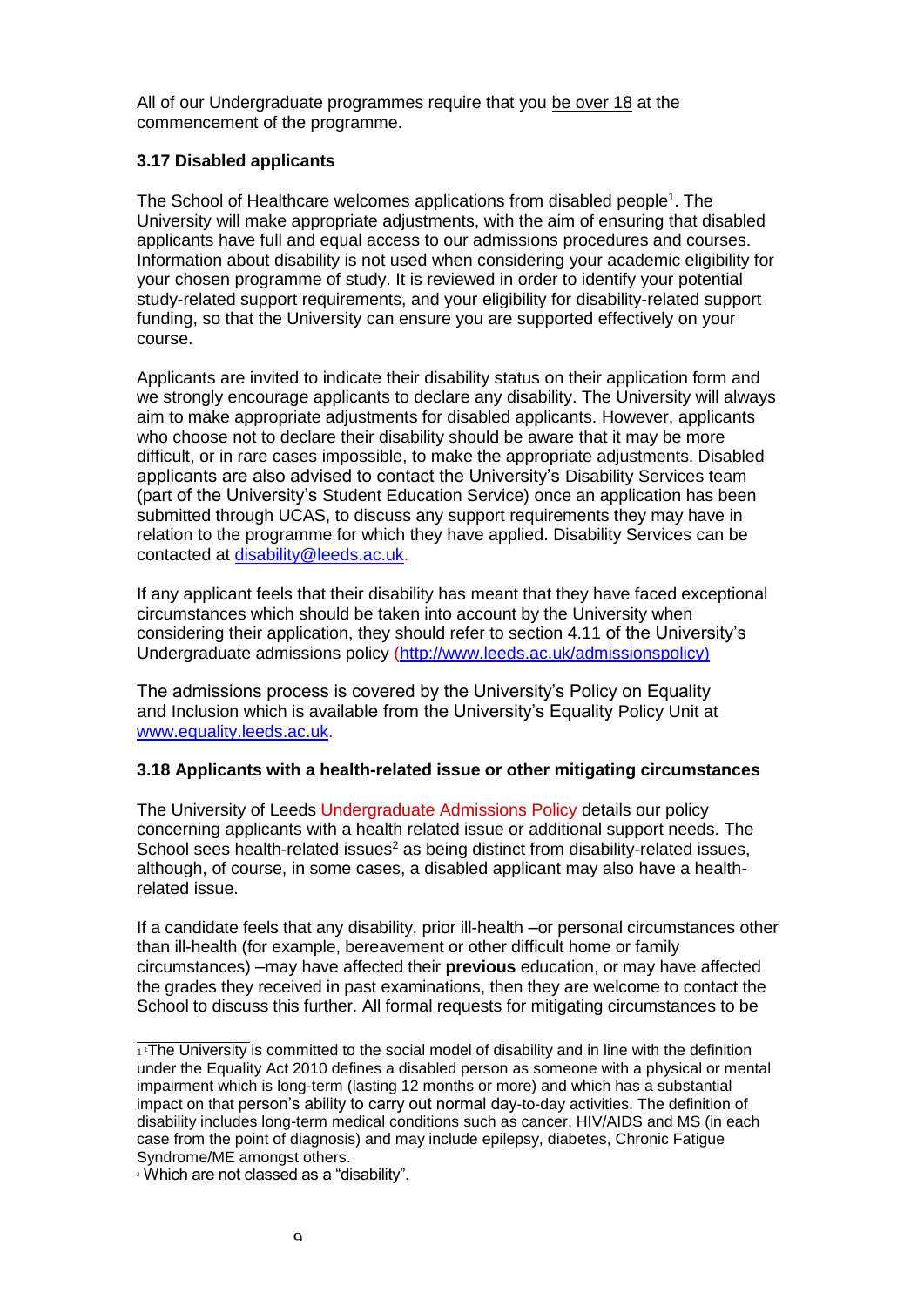taken into account in the admissions process should be supported by a full declaration about the nature of the circumstances**.**

Where these circumstances are affecting or have affected **current** studies the correct course of action would be to notify the relevant exam board of the circumstances. Whilst you are welcome to notify (via a verified statement) the relevant admissions office of the circumstances, the University will assume that the relevant exam board will take the circumstances into consideration and any mitigating circumstances have been taken into account in the final grades. These final grades are what will be used when making a decision.

### **3.19 Guidance for trans applicants**

Applicants who do not wish to disclose their trans status to the faculty/school admissions team for a programme of study but require their status to be changed should contact the Taught Admissions Office [taught-admissions@leeds.ac.uk](mailto:taught-admissions@leeds.ac.uk) and the team will be able to support the applicant through the process. The University will be required to carry out identity checks as part of the registration process, and/or taught admissions staff may be required to advise the relevant Faculty Admissions Manager of a status change in order to facilitate removal of any previous documentation, however these will be undertaken confidentially and with sensitivity. Full guidance to support trans staff and students can be found on Equality Policy Unit website.

#### **3.20 Support of applicants who are pregnant**

In line with the University policy on support for students who are pregnant or have young children (available from <http://www.equality.leeds.ac.uk/university-policies-2/>), applicants who are pregnant are advised to inform their Admissions Tutor at an early stage. This is so that consideration can be given to appropriate support being available from the start of their programme of study.

## **3.21 Criminal convictions**

The University has a Policy statement on students with criminal records [http://www.leeds.ac.uk/secretariat/documents/applicants\\_students\\_criminal\\_record.p](http://www.leeds.ac.uk/secretariat/documents/applicants_students_criminal_record.p) df . This Policy includes applicants seeking admission. It should be noted that if an applicant is required to disclose a criminal offence and fails to do so this will generally be considered a very serious matter and is likely to lead to their application being rejected or, if admitted, to their registration at the University being revoked. Having a prior criminal record will not necessarily prevent an applicant from being offered a place; this may depend, for example, on the nature, timing and relevance of the criminal offence in question. The University may request further information about the nature or context of an applicant's criminal record.

Where indicated in the prospectus or on the University's website, specific programmes may involve regular access to children and/or vulnerable adults, and applicants may be required to undertake with satisfactory results, certain checks with the Disclosure and Barring Service. The University will send further instructions as part of the admissions process where this is the case.

The School of Healthcare is obliged to refuse admission to applicants for our Undergraduate programmes as they are regulated by national or statutory bodies where enhanced DBS checks reveals prior criminal behaviour giving rise to concern for the protection of the public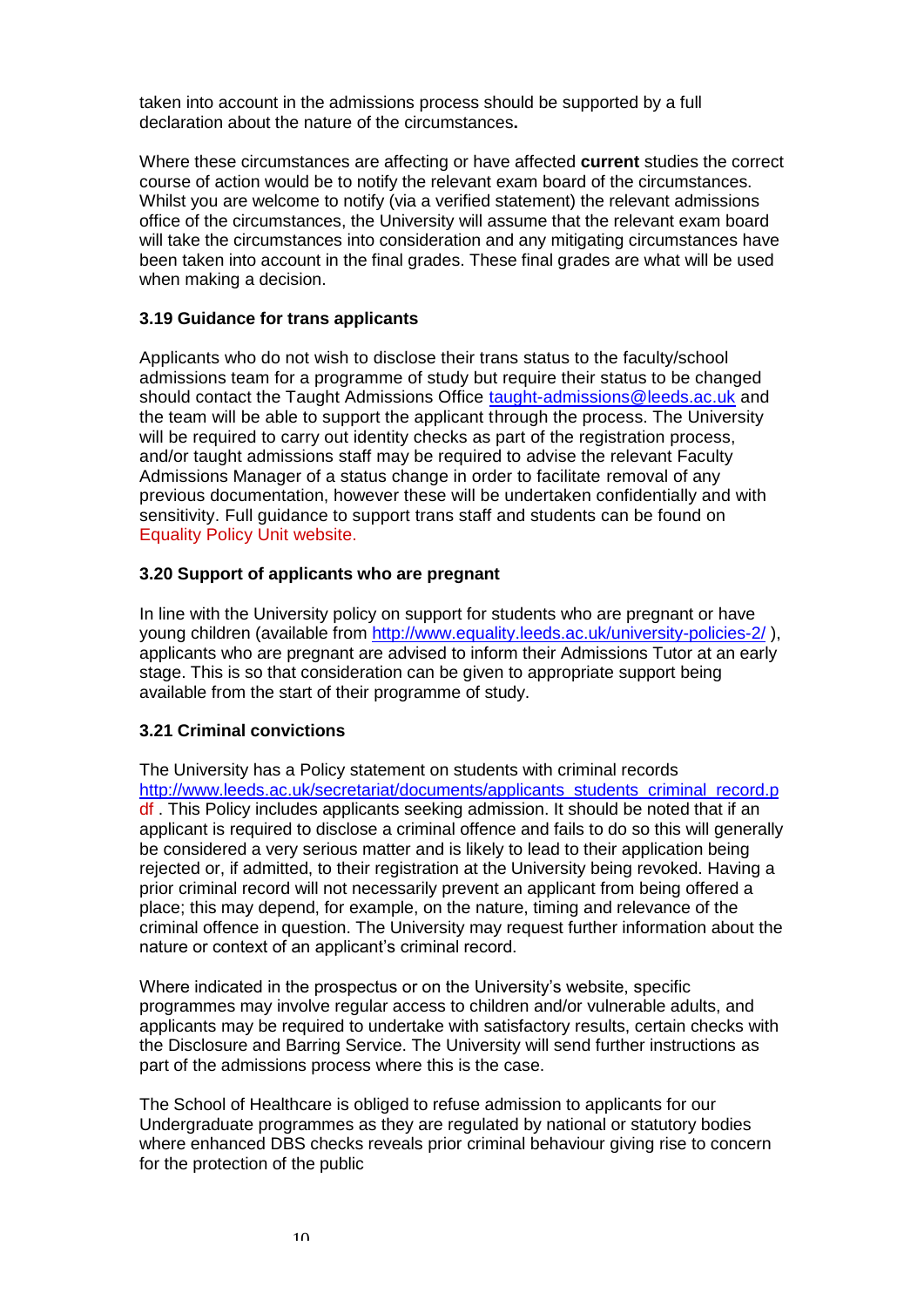## **Section 4: Admissions Requirements**

#### **4.1 Admissions intake**

Details are given below of the typical annual intake through UCAS for each programme within the School of Healthcare. The figure given is for home students, including mature students and those from the European Union. International fee-

paying students are considered separately and are not included in these figures.

The current Admissions figures for students on the following programmes are:

| BSc (Hons) Nursing (Adult)         | 180-210 |
|------------------------------------|---------|
| BSc (Hons) Nursing (Child)         | 50-55   |
| BSc (Hons) Nursing (Mental Health) | 40-50   |
| <b>BSc (Hons) Midwifery</b>        | 50-55   |
| <b>BA (Hons) Social Work</b>       | 40-50   |

#### **4.2 Competition for places**

Programmes within the School of Healthcare are generally popular and we receive in excess of 15 applications for each available place. Most of our applicants have an excellent academic record, typically offering ABB at A2 level and a good range of subjects at GCSE including English, Maths and Science subjects.

### **4.3 Selection process**

All applications must be made online through the Universities and Colleges Admissions Service [\(www.ucas.com\)](http://www.ucas.com/). Academic grades normally form only one part of the final decision and the following sections give examples of how applicants may demonstrate that they have the skills, knowledge and attributes that we believe will enable them to become successful students on our degree programmes.

The selection criteria will be applied ensuring that we treat all students fairly and not discriminate unlawfully on grounds of their age; disability; gender; gender identity; pregnancy or maternity status; race; religion or belief; or sexual orientation.

The admissions process is covered by the University's Policy on Equality and Inclusion which is available from the University's Equality Policy Unit at [www.equality.leeds.ac.uk/university-policies-2/.](http://www.equality.leeds.ac.uk/university-policies-2/)

#### **4.4 Academic entrance requirements**

The School of Healthcare welcomes applications from applicants studying a range of Level 3 equivalent qualifications where students have the potential to succeed on their chosen degree course.

Please see the School of Healthcare webpage detailing all undergraduate programmes programme lists of entry requirements and accepted qualifications [http://medhealth.leeds.ac.uk/info/1130/undergraduate/205/how\\_to\\_apply](http://medhealth.leeds.ac.uk/info/1130/undergraduate/205/how_to_apply) The School of Healthcare sets its entry requirements to ensure success on its programmes. For this reason requirements may differ between programmes and to the minimum/guideline qualification equivalencies set out in Appendix A of the University Admissions Policy Undergraduate Admissions Policy.

We recognise the value; effort and enthusiasm applicants make in the Extended Project and may include it as part of an alternative conditional offer.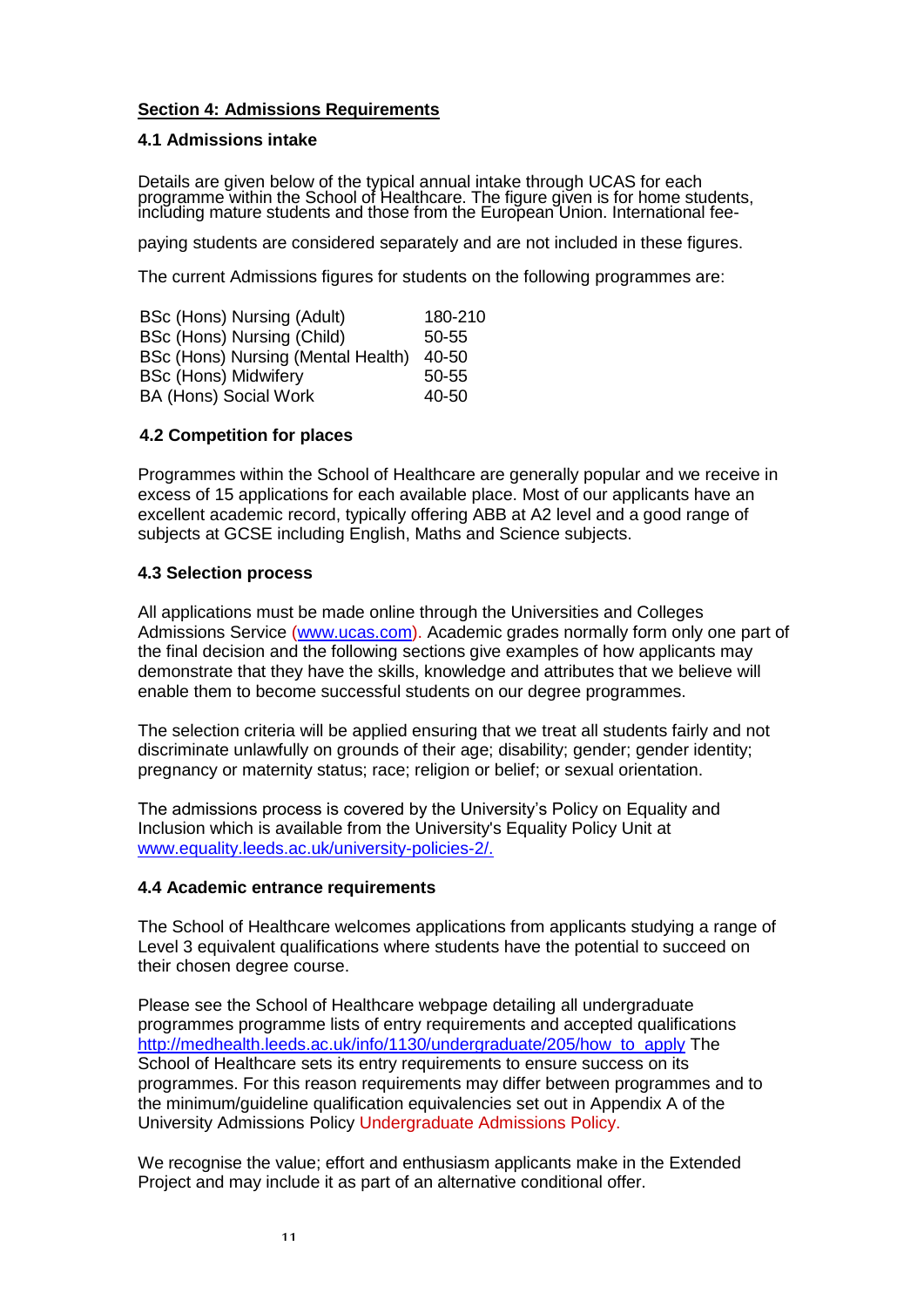Entrance requirements may be reviewed and amended at the end of an admissions cycle based on the performance of the previous year's cohort.

The School of Healthcare may accept Level 2 Functional Skills English and Maths in lieu of GCSE English and Maths however it is recommended that the applicant contact the School before applying.

### **4.5 Personal statement advice**

The personal statement of the UCAS form helps us to assess the nature of the applicant's interest in the academic subject and is an important part of the selection process. Accurate spelling and grammar are of paramount importance. It is essential that applicants take this opportunity to demonstrate their enthusiasm and aptitude for the professional and academic subject. See [http://medhealth.leeds.ac.uk/info/1130/undergraduate/205/how\\_to\\_apply](http://medhealth.leeds.ac.uk/info/1130/undergraduate/205/how_to_apply)

We assess the extent to which the applicant demonstrates:

- Why have you chosen a particular profession and what lead you to this?
- What and how have you researched about it?
- What is your knowledge and understanding of your chosen profession and their contribution to the wider team?
- What are the current issues affecting your chosen profession?
- How have your current studies prepared you for your chosen profession and studying at University?
- What transferable skills do you have for example; work experience, positions of responsibility through paid employment or School/College activities?
- What caring experience do you have?

## **4.6 Selection Events and Interviews**

Applicants are shortlisted against agreed criteria and they must meet the academic entry requirement for the programme at application or within the admission cycle. The academic background of the applicant plus the personal statement ion the UCAS form helps us to assess the nature of the applicant's interest in their chosen profession and is an important part of the selection process. Additionally, the reference provided on the UCAS form must be supportive of the applicant. The School of Healthcare will only shortlist based on the information supplied on the form at the time of submission.

Successful applicants will be invited to the School of Healthcare. Due to the diverse range of undergraduate programmes the School uses a range of recruitment methods, including selection events and interviews. This enables us to further assess the applicant's aptitude and interest in the programme. It also allows us to provide detailed information about the programme in terms of content, delivery and expectations of staff and students. Applicants have the opportunity to meet some of the academic staff and current students, and to look at the available facilities within both the School of Healthcare and wider University of Leeds campus.

The School of Healthcare conducts either an individual face to face interview or a focus group interview. This allows a method of identifying potential for study, and further there are professionally relevant legal/regulatory requirement stipulations (for example the UK Nursing and Midwifery Council) which ensure parity with Values Based Recruitment initiatives for those ultimately wishing to work in Health and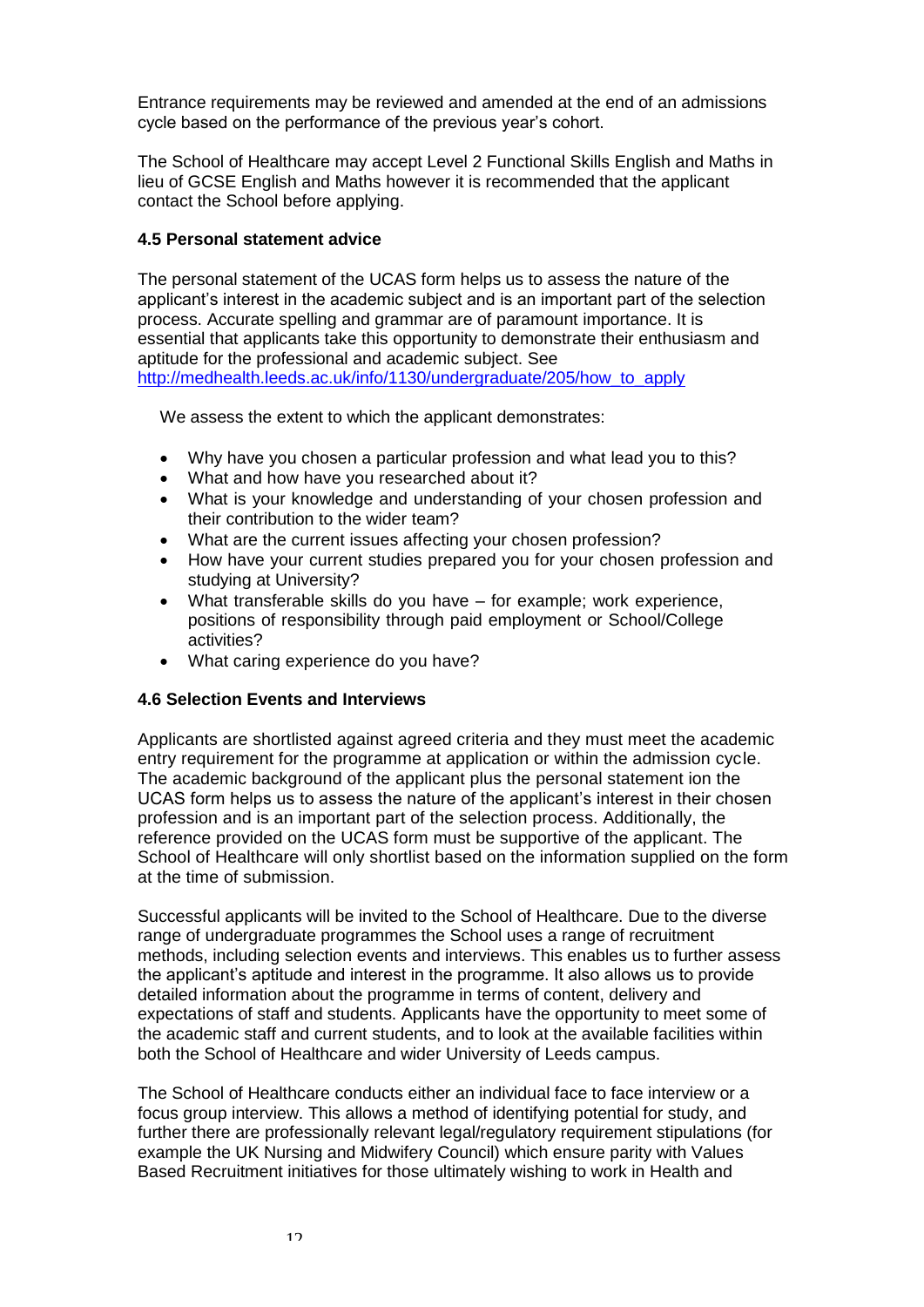## Social Care. [https://www.hee.nhs.uk/our-work/attracting-recruiting/values-based](https://www.hee.nhs.uk/our-work/attracting-recruiting/values-based-recruitment.)[recruitment.](https://www.hee.nhs.uk/our-work/attracting-recruiting/values-based-recruitment.)

Interviews are scheduled as flexibly as possible to minimise the chance of applicants being unable to complete this part of the selection process. This includes, where possible, providing adequate notice (usually at least two weeks and ideally more to applicants who have to travel from overseas) when inviting an applicant to an interview; and offering applicants an alternative interview date (if requested) where possible. If the School of Healthcare cancels or postpones an interview, applicants will be offered a revised interview date. A revised interview date may not be offered if the applicant fails to attend an interview without informing the University in advance.

Some applicants (for example, disabled applicants, applicants who are pregnant, etc.) will require adjustments at interview (for example, a sign-language interpreter or an adjustment to an audition process) to provide them with full and equal access to the process. The School of Healthcare is responsible for making reasonable adjustments where possible. The University's Disability Services team should be consulted for further advice or information regarding disability related adjustments (email [disability@leeds.ac.uk\)](mailto:disability@leeds.ac.uk) and the Equality Policy Unit for advice on other adjustments (email [equality@leeds.ac.uk\)](mailto:equality@leeds.ac.uk).

#### **Telephone or SKYPE interviews**

The University may conduct telephone or SKYPE interviews if appropriate (eg, for international applicants who may not be able to travel to the School of Healthcare). In some cases legal or regulatory requirements may mean this option is not available. Telephone or SKYPE interviews will follow the same principles and guidance as faceto-face interviews.

A numeracy test is required for both the BSc Nursing (Adult, Child and Mental Health) and BSc Midwifery. Please inform the School of Healthcare if you have a disability so that they can facilitate any necessary support.

If invited to the School of Healthcare, you will receive an invitation to attend on a specific date. This will include more detailed information of the nature and content the interview or selection event. We will do our best to accommodate requests for an alternative date but this cannot be guaranteed.

For full details relating to your specific programme of interest please contact the School of Healthcare:

Undergraduate admissions enquiries Telephone: +44 90) 113 343 1349 [Email: admissions@healthcare.leeds.ac.uk](mailto:admissions@healthcare.leeds.ac.uk)

## **Section 5: Offers**

Offers are made on the basis of merit and the ability of each applicant to meet the academic and non-academic criteria for admission to the relevant programme of study. Offers are made based on the information supplied on the UCAS form and performance at interview where applicable (see section above). The University of Leeds Undergraduate Admissions Policy gives further detail on the type of offers that are made. Each offer is specific to an applicant's individual qualifications and circumstances. Applicants must typically meet the conditions set by the University by 31 August of the application year unless otherwise stated in the prescribed course or professional body requirements, even if the offer is deferred for entry to the following application year.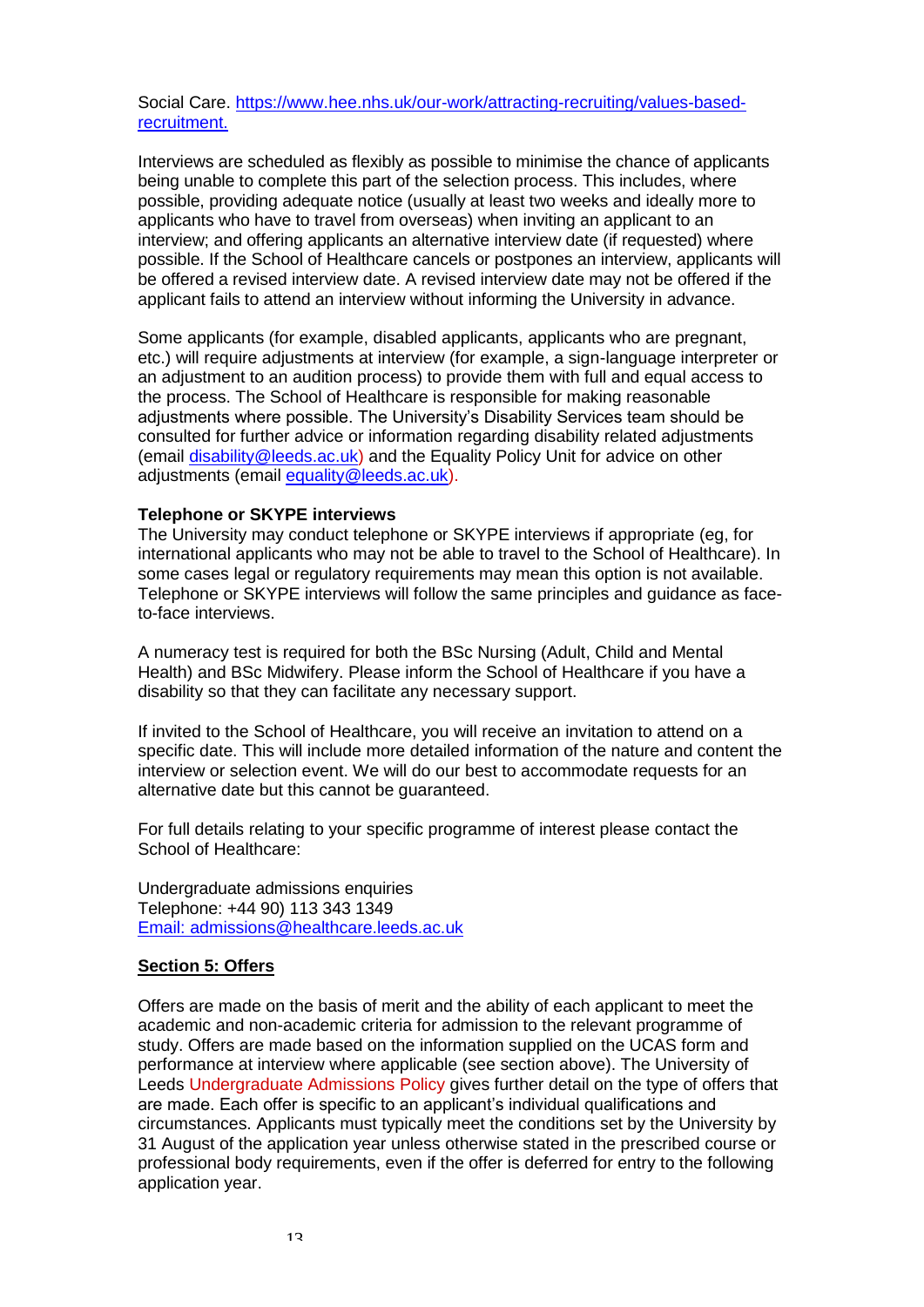# **5.1 Confirmation**

Each offer is specific to an applicant's individual qualifications and circumstances. Applicants must typically meet the conditions set by the University by 31 August of the application year unless otherwise stated in the prescribed course or professional body requirements, even if the offer is deferred for entry to the following application year. All offers from the School of Healthcare will be subject to satisfactory health screening and enhanced clearance from the Disclosure and Barring Service (DBS). Id Health and DBS conditions are not met prior to registration, proof that these checks will be fulfilled during Semester 1 can be used to confirm a place.

# **5.2 Course start date and arrival**

The course start date is indicated clearly in the offer letter alongside the period of study and applicants must ensure that they are able to attend their course from this date. The University reserves the right to refuse admission to those offer holders who arrive after this date. Should there be any possibility of a delay to arrival, offer holders should seek advice from the appropriate School admissions office before travelling: [Email: admissions@healthcare.leeds.ac.uk](mailto:admissions@healthcare.leeds.ac.uk)

# **5.3 Re-marks**

The School of Healthcare may not be able to confirm a place in the upcoming academic cycle following an improved final grade after a re-mark, however applicants may be offered a deferred place or asked to reapply. You should [Email:](mailto:admissions@healthcare.leeds.ac.uk)  [admissions@healthcare.leeds.ac.uk](mailto:admissions@healthcare.leeds.ac.uk)

## **5.4 Deferred applicants**

Where a deferred applicant does not meet the conditions of their offer they may not have their place confirmed. If these conditions are not met prior to registration, proof that these checks will be fulfilled during term 1 can be used to confirm a place. This can be an appointment card or evidence of when forms were submitted.

## **5.5 Unsuccessful applications**

Due to the volume of applications received we may have to reject students who already hold or are predicted lower than the typical academic entry requirement, and also many students who meet the non-academic requirements. The UCAS forms of applicants who are unsuccessful in gaining a place on their chosen programme may be passed to the admissions tutors for other courses in which the applicant may be interested.

## **5.6 Feedback**

Unsuccessful applicants may wish to request feedback on the reason for the outcome of their application. All requests for feedback must be made in writing or via email [\(admissions@healthcare.leeds.ac.uk\)](mailto:admissions@healthcare.leeds.ac.uk) and signed by the applicant or from the email address listed on their UCAS form. Generally where applicants request feedback on why they have not been admitted, feedback will be given.

# **5.7 Complaints**

The School of Healthcare will consider all applications fairly and effectively in line with the procedures outlined in this document and the University of Leeds Undergraduate Admissions Policy.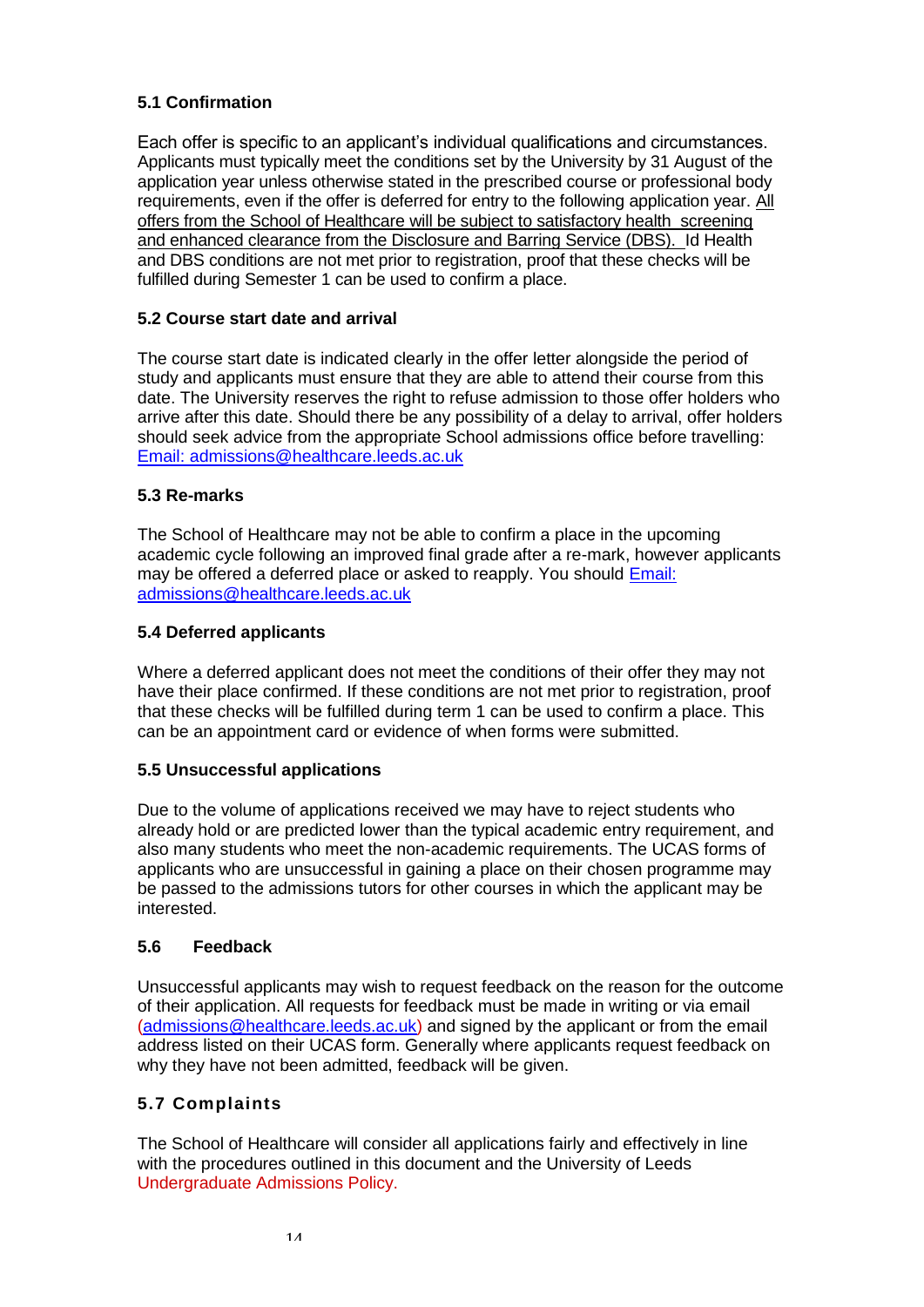Applicants who wish to challenge a decision to reject their application should write to the Head of School detailing the nature of their complaint.

Dr Janet Hirst Head of School School of Healthcare Baines Wing University of Leeds Leeds LS2 9JT

The complaint must typically be made within 14 days of the decision. Full details of the complaints procedure can be found in the University of Leeds Undergraduate Admissions Policy.

#### **Section 6: Opportunities to visit**

## **6.1 University open days**

The University of Leeds Undergraduate Open Days are usually held in June, September and October and are designed for prospective applicants rather than those who have already been made an offer. Details can be found on our open day webpage: [http://www.leeds.ac.uk/info/30335/open\\_days](http://www.leeds.ac.uk/info/30335/open_days)

Applicants are encouraged to attend an Open Day if possible as it is a good opportunity to visit the School of Healthcare prior to being invited to a potential interview.

## **6.2 Applicant visit days**

The School of Healthcare does not hold post-application visit days. All applicants will have attended an interview/selection event at the School of Healthcare. This provides an opportunity to become familiar with the School and programme of study to facilitate an informed choice about whether or not to accept an offer. This is also an ideal opportunity to view the campus and the broader city if so desired. Wherever possible we will accommodate an opportunity to meet with current students and staff members.

## **Section 7: Scholarships & funding**

The University of Leeds currently offers a wide range of scholarships and bursaries that provide funding for students to undertake undergraduate study at the University. Further details can be found on our webpages.

#### **Section 8: Contact details**

#### **8.1 General pre-application enquiries**

For general enquiries and information relating to courses and admission to the University of Leeds, applicants should contact the Course Enquiries Office

Admissions Enquiries, University of Leeds, Leeds, LS2 9JT Telephone +44 (0) 113 343 2336